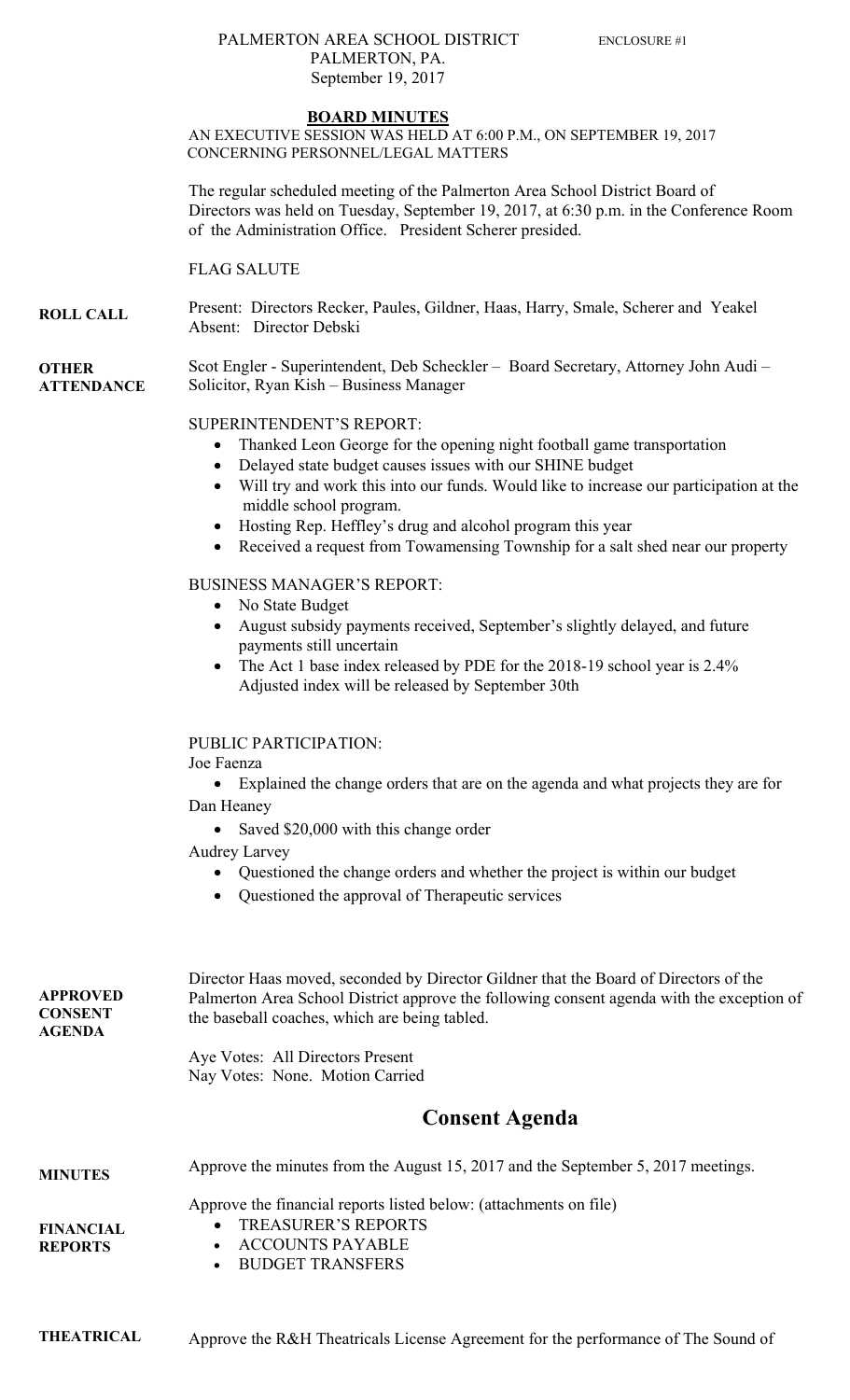|                                          | September 19, 2017                                                                                                                                                                                                                     |                                                                                                                                                                                                                                                                                                                  |                                                                                                     |  |
|------------------------------------------|----------------------------------------------------------------------------------------------------------------------------------------------------------------------------------------------------------------------------------------|------------------------------------------------------------------------------------------------------------------------------------------------------------------------------------------------------------------------------------------------------------------------------------------------------------------|-----------------------------------------------------------------------------------------------------|--|
| <b>LICENSE</b><br><b>AGREEMENT</b>       | Music scheduled for April 2018.                                                                                                                                                                                                        |                                                                                                                                                                                                                                                                                                                  |                                                                                                     |  |
| <b>WAIVE</b><br><b>REPAYMENT</b>         | Waive repayment of June food service payroll and accruals to the General Fund that<br>occurred in the 2016-17 school year as a result of the deficit created by participation in the<br>Community Eligibility Provision (CEP) Program. |                                                                                                                                                                                                                                                                                                                  |                                                                                                     |  |
| <b>SERVICES</b><br><b>CONTRACT</b>       | Palmerton Area School District to approve the Therapy Services Contract with Pediatric<br>Therapeutic Services for the 2017-2018 school year. (attachment on file)                                                                     |                                                                                                                                                                                                                                                                                                                  |                                                                                                     |  |
| <b>TUITION RE-</b><br><b>IMBURSEMENT</b> | Approve the attached tuition reimbursement.                                                                                                                                                                                            |                                                                                                                                                                                                                                                                                                                  |                                                                                                     |  |
| <b>RESIGNATION</b>                       | Accept the resignation of Zach Christman from the position of 1/2 Assistant Wrestling Coach,<br>effectively immediately.                                                                                                               |                                                                                                                                                                                                                                                                                                                  |                                                                                                     |  |
| <b>CO-CURRICULAR</b><br><b>POSITIONS</b> | Dan Beck<br>Zach Christman<br>$\bullet$<br>Zach Svetik<br>$\bullet$<br>Jonathan Smith<br>Justin Petersen<br>Kelly Bollinger<br><b>Brian Taschler</b>                                                                                   | Approve the following Co-curricular positions for the 2017-2018 school year:<br>Volunteer Girls' Basketball Coach<br>Volunteer Wrestling Coach<br>Volunteer Cross Country Coach<br>Volunteer Boys' Basketball Coach<br><b>Assistant Baseball Coach</b><br><b>Assistant Baseball Coach</b><br>Head Baseball Coach | Volunteer<br>Volunteer<br>Volunteer<br>Volunteer<br><b>TABLED</b><br><b>TABLED</b><br><b>TABLED</b> |  |
|                                          |                                                                                                                                                                                                                                        | <b>End of Consent Agenda</b>                                                                                                                                                                                                                                                                                     |                                                                                                     |  |

#### **CHANGE ORDERS APPROVED**

Director Haas moved, seconded by Director Harry for the Board of Directors of the Palmerton Area School District to approve Change Order Number 001, George J. Hayden Electric, and Project #1043615.004. The contract sum will be increased by this change order in the amount of \$48,834.00, and the new contract sum including this change order will be \$1,042,434.00.

Aye Votes: All Directors Present Nay Votes: None. Motion Carried

Director Gildner moved, seconded by Director Smale for the Board of Directors of Palmerton Area School District to approve Change Order Number 002, George J. Hayden Electric, Project #1043615.004. The contract sum will be increased by this change order in the amount of \$11,452.00, and the new contract sum including this change order will be \$1,053,886.00.

Aye Votes: All Directors Present Nay Votes: None. Motion Carried

Director Smale moved, seconded by Director Haas for the Board of Directors of Palmerton Area School District to approve Change Order Number 003, George J. Hayden Electric, Project #1043615.004. The contract sum will be increased by this change order in the amount of \$26,296.00, and the new contract sum including this change order will be \$1,080,182.00.

Aye Votes: All Directors Present Nay Votes: None. Motion Carried

# INFORMATION ITEMS: (attachments on file)

- Enrollment, August 31, 2017
- LCCC Board Meeting Minutes , August 3, 2017
- LCCC President's Desk Newsletter, September 2017
- 2017 Yearbook
- Board Summary